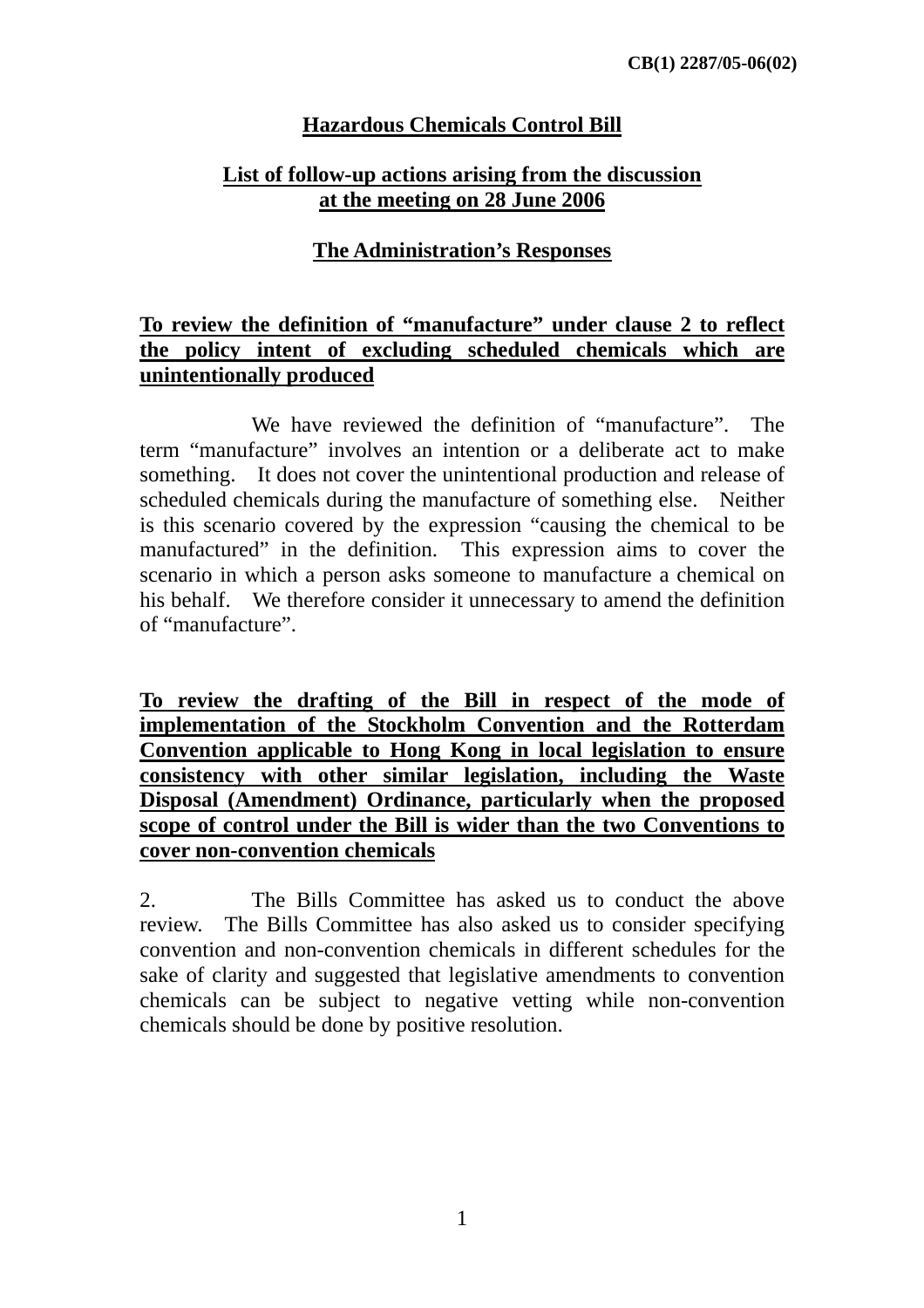3. We have conducted the review and come to the following views. The approach adopted in this Bill is similar to that of the Waste Disposal (Amendment) Ordinance except that we have made express reference to the Convention requirements in the provisions concerning permits and directions on disposal of scheduled chemicals. The merits of having these provisions are, inter alia, –

(a) greater clarity of law, by indicating clearly that the HKSAR would observe its international obligations under the Stockholm Convention and the Rotterdam Convention through: (i) imposing a statutory duty on the "Director" (as defined in the Bill) to have regard to the requirements of the two Conventions when exercising his powers under the Bill (when enacted); and (ii) limiting the powers of the Director under the Bill to issue and renew permits, impose permit conditions and directions on the disposal of scheduled chemicals, etc. and expressly requiring him to exercise the powers in a manner consistent with the HKSAR's obligations under the two Conventions; and

(b) making clear that the Director has power to cancel or suspend a permit currently in force in order to comply with the requirements of the two Conventions.

4. These provisions are important for clarifying that the requirements of the two Conventions are relevant considerations for the exercise of statutory powers under the Bill. The provisions referred to in (a) above are in fact of the nature of imposing obligations on the Director, or limiting the statutory discretion of the Director. Furthermore, inclusion of these provisions would also facilitate the readers' understanding as to the extent to which the Director may exercise his statutory powers and shall perform his statutory duties, and whether the Director has exercised his powers and performed his duties under the Bill (when enacted) properly.

5. In fact, a similar approach has been adopted in the Ozone Layer Protection Ordinance (Cap. 403). Section 6(4) provides, "[i]n considering whether to issue a licence or vary the conditions of a licence the Director - (a) shall comply with Hong Kong's obligations under the 1985 Vienna Convention for the Protection of the Ozone Layer, the 1987 Montreal Protocol on Substances that Deplete the Ozone Layer as it may be amended from time to time and any other protocols under the Convention that apply to Hong Kong; and (b) may impose more stringent measures than are required by the Convention and the protocols referred